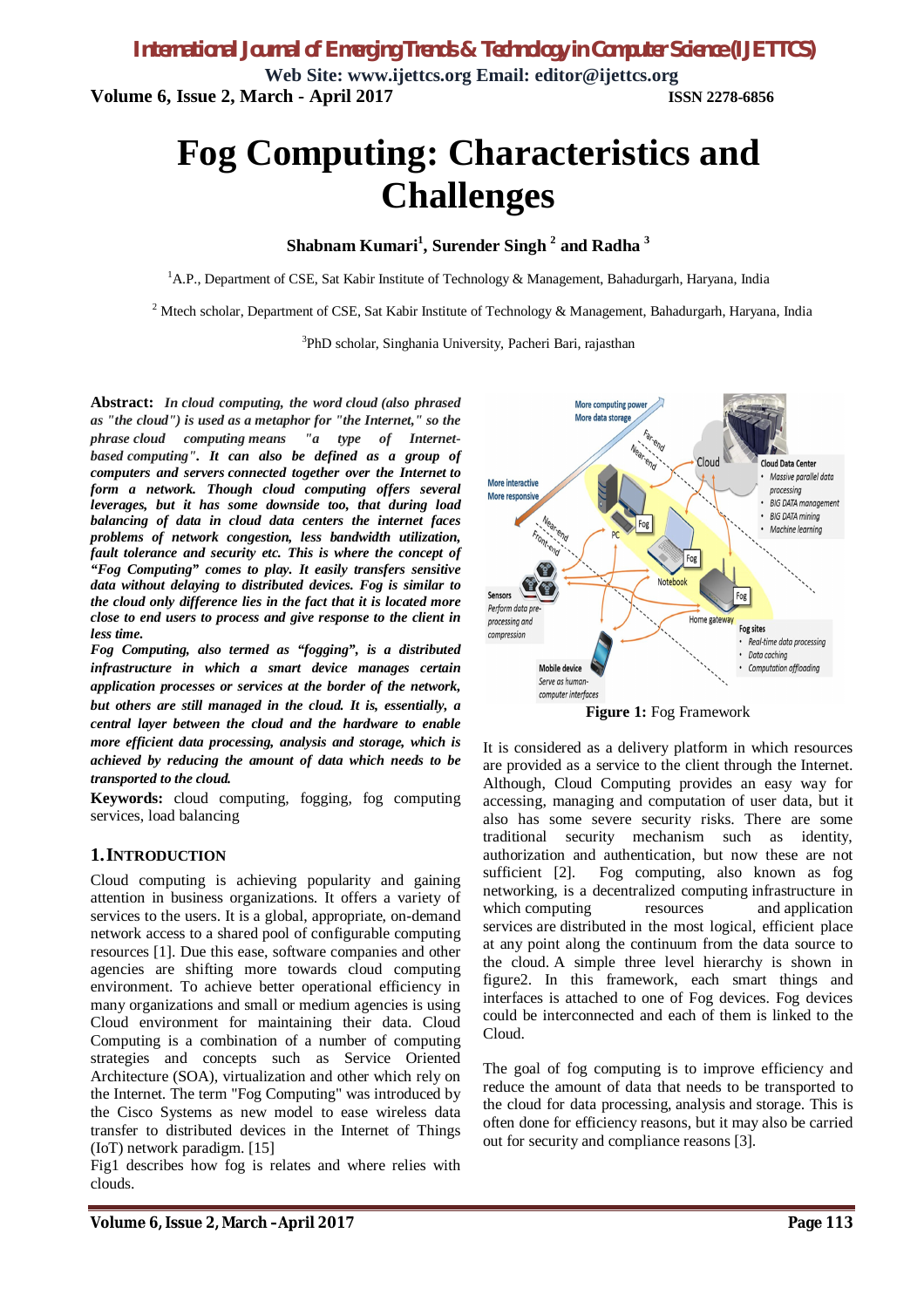**Web Site: www.ijettcs.org Email: editor@ijettcs.org Volume 6, Issue 2, March - April 2017 ISSN 2278-6856**





**Figure 2.3:** Cloud architecture with the advent of fog technology

**Figure 2.1:** Fog Computing

**Shifting from Cloud to Fog (fig 3.1) [16]**: Fog computing improves the Quality of service and also reduces latency. Because of its wide geographical distribution the Fog computing is well suited for real time analytics and big data. While Fog nodes provide localization, therefore enabling low latency and context awareness, the Cloud provides global centralization [4] [17].



**Figure 2.2:** Cloud architecture before the advent of fog technology

Fog computing provides- Low latency and location awareness, it has Wide-spread geographical distribution, supports Mobility, is compromised due to the large number of nodes. The main task of fog is to deliver data and place it closer to the user who is positioned at a location which at the edge of the network. Here the term edge refers to different nodes to which the end user is connected and it is also called edge computing. If we look according to architecture fog is situated below the cloud at the ground level.

#### **2.LITERATURE REVIEW**

Why do we need Fog Computing? What can we do by using Fog Computing? These can be analyzed by reviewing some existing researchs. Nisha Peter et. al. [9] represented a Small computing works that locally processed and responses to the end users without the use of cloud. For the performance evaluation author had taken IOX platforms as a simulation tool. KC Gouda et. al.[5] presented an approach which needs to be evaluate in different cloud platform for finding the cost effectiveness by using the virtualization. Ivan Stojmenovic et. al. [6] investigated advantages of Fog computing services in several domains, such as Smart Grid, wireless sensor networks, Internet of Things (IoT) and software defined networks (SDNs). And examine the state- of-the-art and disclose some general issues in Fog computing including security, privacy, trust, and service migration among Fog devices and between Fog and Cloud. Swati Agarwal et. al. [7] proposed an efficient architecture and algorithm for resources provisioning in fog computing environment by using virtualization technique. After the simulation result author concluded that the proposed strategy can be allocated resources in optimized way and better than existing algorithms in terms of overall response time, data transfer cost and bandwidth utilization in fog computing environment. Clinton Dsouza et.al.[8] proposed a policy-based management of resources in fog computing, expanding the current fog computing platform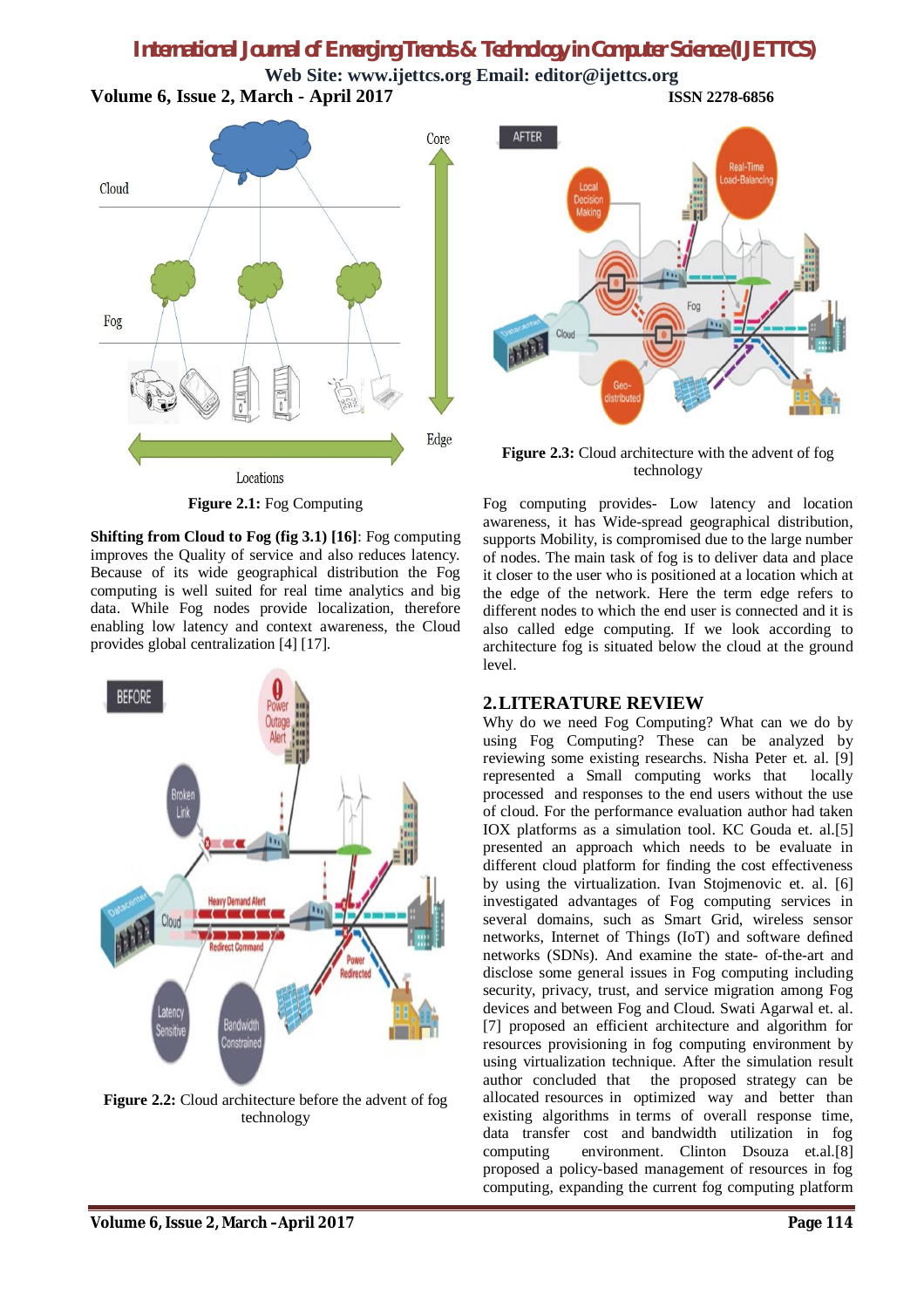**Web Site: www.ijettcs.org Email: editor@ijettcs.org**

### **Volume 6, Issue 2, March - April 2017 ISSN 2278-6856**

to support secure collaboration and interoperability between different user-requested resources in fog computing by adopting eXtensible Access Control Markup Language (XACML).Pranati V. Patil et.al.[7] listed the advantages of Fog computing, and analyses its applications in a series of real scenarios and discuss the state-of-theart of Fog computing and similar work under the same umbrella. Shanhe Yi et. al.[10]; In this paper author presents a survey on fog computing focusing on its concepts, applications and underlying issues one may encounter in designing and implementing fog computing system. In this paper author apply guest operating system in hypervisor and different issues as fog networking, quality of services, interfacing and programming models, computation offloading and accounting, billing and monitoring etc.

#### **3. CHARACTERISTICS OF THE FOG COMPUTING**

Fog computing possess various characteristics, some of them are listed below:

- *Heterogeneity:* Fog Computing is a highly virtualized platform that yields compute, storage, and networking services between end devices and traditional Cloud Computing Data Centers, typically, but not elite located at the edge of network. Compute, storage, and networking resources are the building blocks of both the Cloud and the Fog [11].
- *Edge location:* The origins of the Fog can be traced to early proposals to support endpoints with rich services at the edge of the network, including applications with low latency requirements (e.g. gaming, video streaming, augmented reality.
- *Geographical distribution*: In sharp contrast to the *more centralized Cloud*, the services and applications targeted by the Fog demand widely distributed deployments. The Fog, will play an active role in delivering high quality streaming to moving vehicles, through proxies along highways and tracks [12].
- *Large-scale sensor networks:* To monitor the environment and the Smart Grid are other examples of inherently distributed systems, requiring distributed computing and storage resources.
- *Very large number of nodes*, as a consequence of the wide geo-distribution, as evidenced in sensor networks in general and the Smart Grid in particular.
- **Support for mobility.** It is essential for many Fog applications to communicate directly with mobile devices, and therefore support mobility techniques, such as the LISP protocol, that decouple host identity from location identity, and require a distributed directory system.
- *Real-time interactions*. Important Fog applications involve real-time interactions rather than batch processing.

 *Interoperability and federation*. Seamless support of certain services (streaming is a good example) requires the cooperation of dierent providers. Hence, Fog components must be able to interoperate, and services must be federated across domains

#### **4. CHALLENGES**

There are many problems that will have to be addressed to make the fog a reality [11]. First we need to identify such problems so that researcher can concentrate on them. Some of open challenges for the fog can be listed as below:

1) **Discovery/Sync**: Applications running on devices may require either some agreed, centralized point (e.g. to establish an upstream backup if there are too few peers in our storage application;

2) **Compute/Storage limitation**: Current trends are improving this fact with smaller, more energy-efficient and more powerful devices (e.g. one of today's phones is more powerful than many high end desktops from 15 years ago). Still new improvements are granted for non-consumer devices;

3) **Management** : Having potentially billions of small devices to be configured, the fog will heavily rely on decentralized (scalable) management mechanisms that are yet to be tested at this unprecedented scale;

4) **Security**: The same security concerns that apply to current virtualized environments can be foreseen to affect fog devices hosting applications. The presence of secure sandboxes for the execution of droplet applications poses new interesting challenges: Trust and Privacy. The fog will allow applications to process user's data in third party's hardware/software. This of course introduces strong concerns about data privacy and its visibility to those third parties;

5) **Standardization**: Today no standardized mechanisms are available so each member of the network (terminal, edge point...) can announce its availability to host others software components, and for others to send it their software to be run;

6) **Programmability**: Controlling application lifecycle is already a challenge in cloud environments. The presence of small functional units (droplets) in more locations (devices) calls for the right abstractions to be in place, so that programmers do not need to deal with these difficult issues [12].

#### **5. ARCHITECTURE OF FOG COMPUTING**

The design of fog architecture or the key components of fog architecture are divided in to three layers: Heterogeneous Physical Resources, Fog Abstraction Layer and Fog Service Orchestration Layer

a. **Heterogeneous Physical Resources**: Heterogeneous in nature, ranging from high-speed links connecting enterprise data centers and the core to multiple wireless access technologies towards the edge. 3G/4G, LTE, Wi-Fi etc.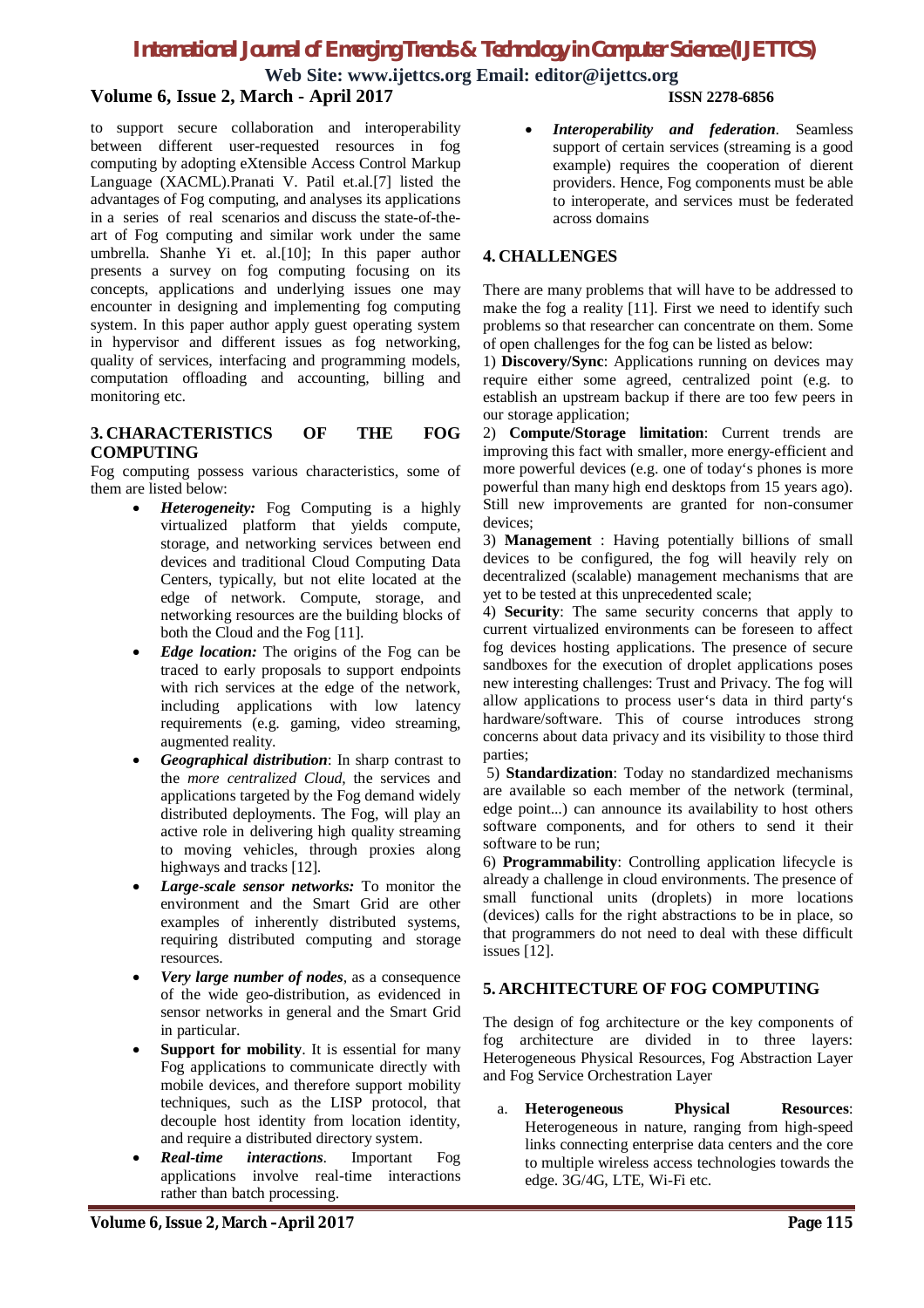**Web Site: www.ijettcs.org Email: editor@ijettcs.org Volume 6, Issue 2, March - April 2017 ISSN 2278-6856**

- b. **Fog Abstraction Layer**: A uniform and programmable interface for seamless resource management and control. The layer provides generic APIs for monitoring, provisioning and controlling physical resources such as CPU, memory, network and energy.
- c. **Fog Service Orchestration Layer**: Provides dynamic, policy-based life-cycle management of Fog services. Managing services on a large volume of Fog nodes with a wide range of capabilities is achieved with the following technology and components:



**Figure 5.1** Architecture of Fog Computing

- Foglet Software Agent,
- Distributed Database, persistent storage to store policies and resource meta-data,
- Policy-Based Service Orchestration, provides policy-based service routing, i.e., routes an incoming service request to the appropriate service instance that confirms to the relevant business policies.



**Figure 5.2:** Policy based orchestration framework of Fog Computing

#### **6. CONCLUSION**

Fog Computing is not a replacement for Cloud Computing but may be a future of cloud computing.. Fog Computing is a big step to a distributed cloud – by controlling data in all node points, fog computing allows turning datacenter into a distributed cloud platform for users. Fog is an addition which develops the concept of cloud services. Fog computing is proposed to enable computing directly at the edge of the network, which can deliver new applications and services especially for the future of Internet. It extends the Cloud Computing paradigm to the edge of the network, thus enabling a new breed of applications and services. This survey discusses definitions of fog computing with similar concepts, gives characteristics which will clarify the application domain of fog computing, and mentions various aspects of challenges we may encounter when design and implement fog computing systems. Besides, issues related to QoS, interfacing, resource management, security and privacy are highlighted. Fog computing will evolve with the rapid development in underlying IoT, edge devices, radio access techniques, SDN, NFV, VM and Mobile cloud. We think fog computing is promising but currently need joint efforts from underlying techniques to converged at fog computing". By using the concepts of fog computing, if the same device can be used for these kind of processing, data generated can be put to immediate use and deliver a much better user experience.

#### **REFERENCES**

- [1] Hashizume K., Rosado D. G.,Fernandez- Medina E. and Fernandez E. B. "An analysis of security issues for cloud computing". Journal of Internet Services and Applications, 2013, 4(1), pp. 1-13.
- [2] Marinos A. & Briscoe G., Community Cloud Computing (pp. 472-484). Heidelberg: Springer, 2009, pp. 472-484.
- [4] Bonomi, Flavio, et al. "Fog computing and its role in the internet of things." Proceedings of the first edition of the MCC workshop on Mobile cloud computing. ACM, 2012, pp. 13-16).
- [5] L. M. Vaquero and L. Rodero-Merino. Finding your way in the fog: Towards a comprehensive de\_nition of fog computing. ACM SIGCOMM Computer Communication Review, 2014.
- [6] Ramin Elahi ,Fog Computing and its Ecosystem Approved SNIA Tutorial © 2015 Storage Networking Industry Association
- [7] Nisha Peter," FOG Computing and Its Real Time Applications", International Journal of Emerging Technology Advanced Engineering, Volume 5, Issue 6,June 2015
- [8] http://www.sine-wave.com/blog/fog-computing-vscloud-computing-in-the-iot#.VTsW59Kqqko ( 2014).
- [9] The Fog Computing Paradigm: Scenarios and Security Issue Ivan Stojmenovic SIT, Deakin University, Burwood, Australia 2013.
- [10] FOG Computing Mario Nemirovsky ICREA/BSC 2014

**Volume 6, Issue 2, March –April 2017 Page 116**